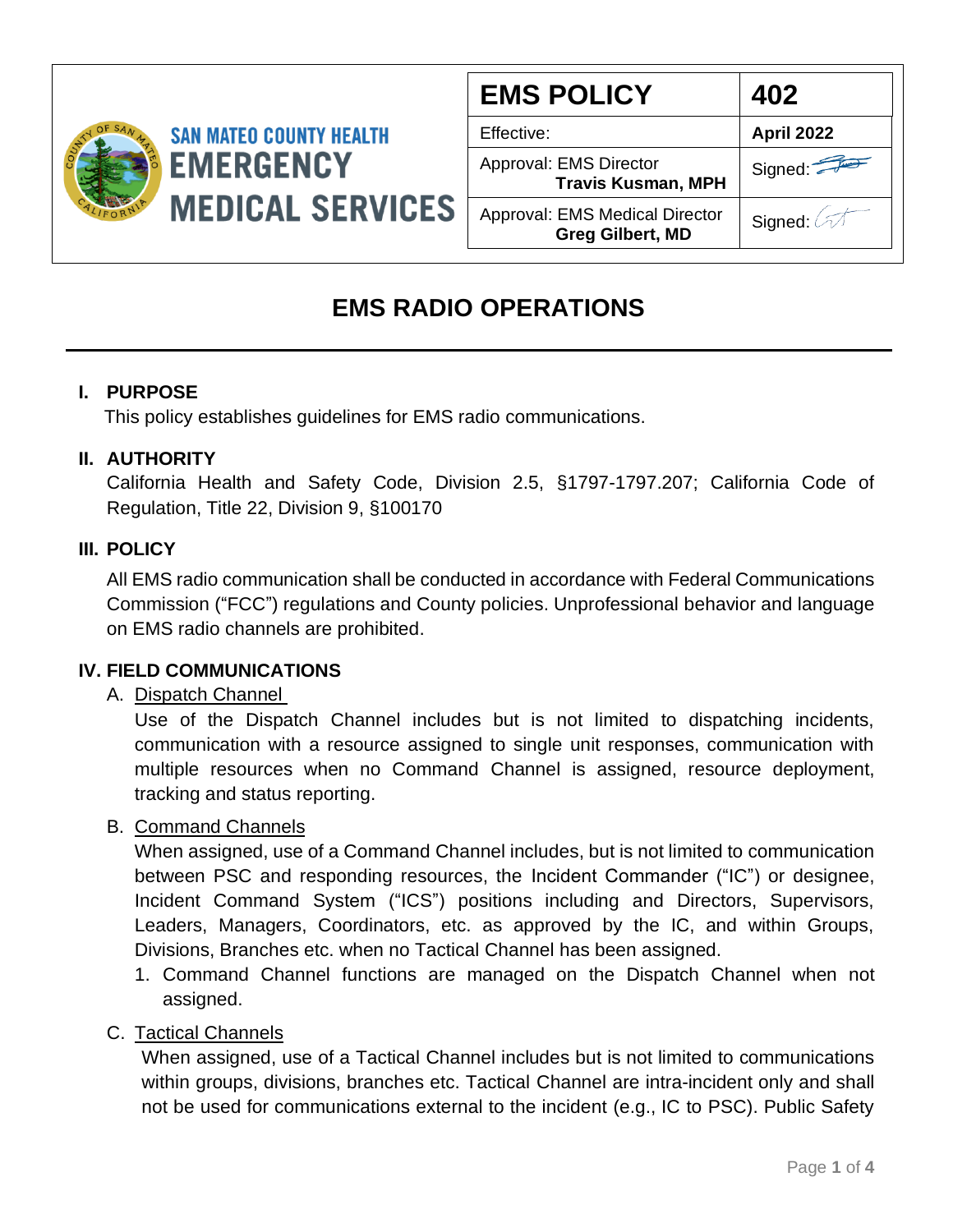

| <b>EMS POLICY</b>                                         | 402        |  |
|-----------------------------------------------------------|------------|--|
| Effective:                                                | April 2022 |  |
| Approval: EMS Director<br><b>Travis Kusman, MPH</b>       | Signed:    |  |
| Approval: EMS Medical Director<br><b>Greg Gilbert, MD</b> | Signed: 2  |  |

Communications ("PSC") does not monitor and will not engage in communications on a Tactical Channel.

- 1. Units assigned to an incident with a Tactical Channel shall switch from Command to Tactical as they approach the scene.
- 2. Tactical Channels functions are managed on the Command or Dispatch Channel when not assigned.

#### D. Air-to-Ground Communications

- 1. Helicopters shall communicate on the Dispatch or Command Channel assigned to the incident prior to initiating the landing sequence.
- 2. CALCORD shall be used for Air-to-Ground communication during landing and departure.

#### E. Direct (Car-to-Car) Communications

Some Channels have a direct, non-repeated function allowing communication between mobile and portable radios that are in close proximity. Use of these frequencies is restricted to non-emergent, non-event administrative content that is not specified elsewhere in policy.

Upon arrival at scene, all responding agencies shall be on the assigned channel(s).

### **V. VERBIAGE**

- A. Radio discipline shall be exhibited at all times on emergency incidents. Face-to-face communication should be used when practical to limit incident radio traffic.
- B. Clear text shall be used when operating on all assigned Channels. Allowable exceptions are: Priority 1 (code 3) and Priority 3 (code 2).

# **VI. RADIO CALL SIGNS**

#### EMS Agency

- 1. EMS 1 EMS Director
- 2. EMS 2 EMS Clinical Manager
- 3. EMS 3 EMS Operations Manager
- 4. EMS 4 Emergency Preparedness Manager
- 5. EMS 5 Emergency Preparedness Coordinator

#### EMS JPA Supervisors

1. MED 20 - North Zone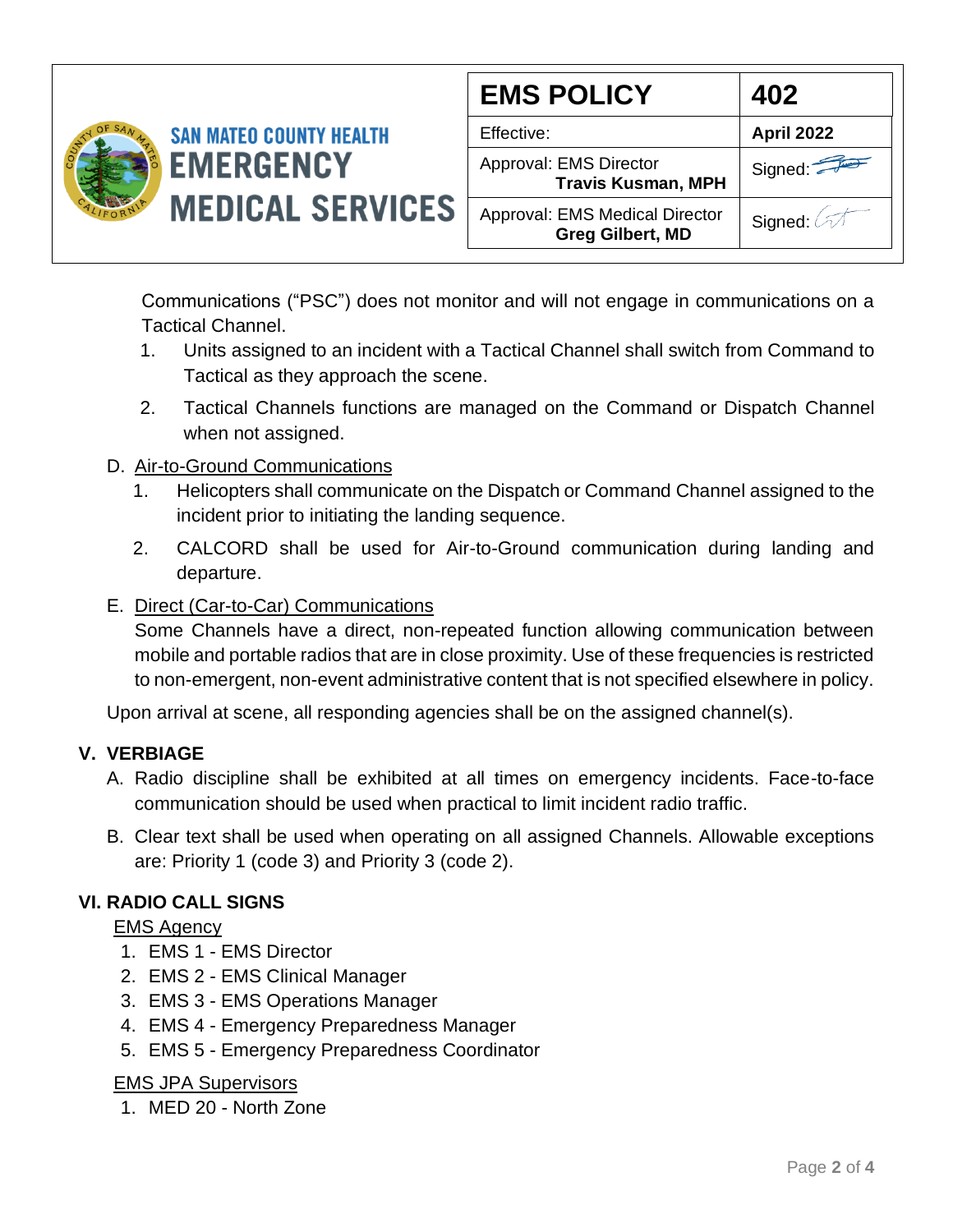

| <b>EMS POLICY</b>                                         | 402               |  |
|-----------------------------------------------------------|-------------------|--|
| Effective:                                                | <b>April 2022</b> |  |
| Approval: EMS Director<br><b>Travis Kusman, MPH</b>       | Signed:           |  |
| Approval: EMS Medical Director<br><b>Greg Gilbert, MD</b> | Signed: 2         |  |
|                                                           |                   |  |

- 2. MED 17 South San Francisco
- 3. MED 8 Central Zone
- 4. MED 2 South Zone
- 5. Med 11 Coastside

Ambulance Contractor Supervisors

- 1. AS10-AS20 Permanent Supervisors
- 2. AS113-AS128 Acting Supervisors

Ambulance Contractor Clinical Field Specialists

1. AS 14 and AS 16

# **VII. CELLULAR PHONE COMMUNICATIONS**

In the event of radio or radio system failure, cellular phone communication shall be the redundant communication method. Functional cellular phones shall be available and maintained in working order in all 9-1-1 emergency response vehicles.

#### **VII. EMS RADIO CHANNELS**

| <b>Display</b>   | Call Sign                   | Zone      | Purpose                          | <b>Type</b>    | System         |
|------------------|-----------------------------|-----------|----------------------------------|----------------|----------------|
| <b>RED</b>       | County                      | <b>CW</b> | Dispatch                         | Repeated       | Trunked        |
| <b>YELLOW</b>    | N/A                         | <b>CW</b> | Car to Car                       | Simplex        | Trunked        |
| MCI <sub>1</sub> | County                      | <b>CW</b> | Command                          | Repeated       | Trunked        |
| MCI <sub>2</sub> | County                      | <b>CW</b> | Command                          | Repeated       | Trunked        |
| EMS <sub>1</sub> | N/A                         | <b>CW</b> | <b>LEMSA</b>                     | Repeated       | Trunked        |
| EMS <sub>2</sub> | N/A                         | <b>CW</b> | <b>LEMSA</b>                     | Repeated       | <b>Trunked</b> |
| <b>CALCORD</b>   | N/A                         | <b>CW</b> | Multi Discipline<br>Coordination | <b>Simplex</b> | Conventional   |
| <b>PENINSULA</b> | Peninsula                   | <b>CW</b> | Hospital                         | Repeated       | Trunked        |
| <b>STANFORD</b>  | Stanford                    | <b>CW</b> | Hospital                         | Repeated       | Trunked        |
| <b>SETON</b>     | Seton                       | <b>CW</b> | Hospital                         | Repeated       | Trunked        |
| <b>KSR RWC</b>   | Kaiser                      | <b>CW</b> | Hospital                         | Repeated       | Trunked        |
| <b>SMMC</b>      | San Mateo Medical<br>Center | <b>CW</b> | Hospital                         | Repeated       | <b>Trunked</b> |